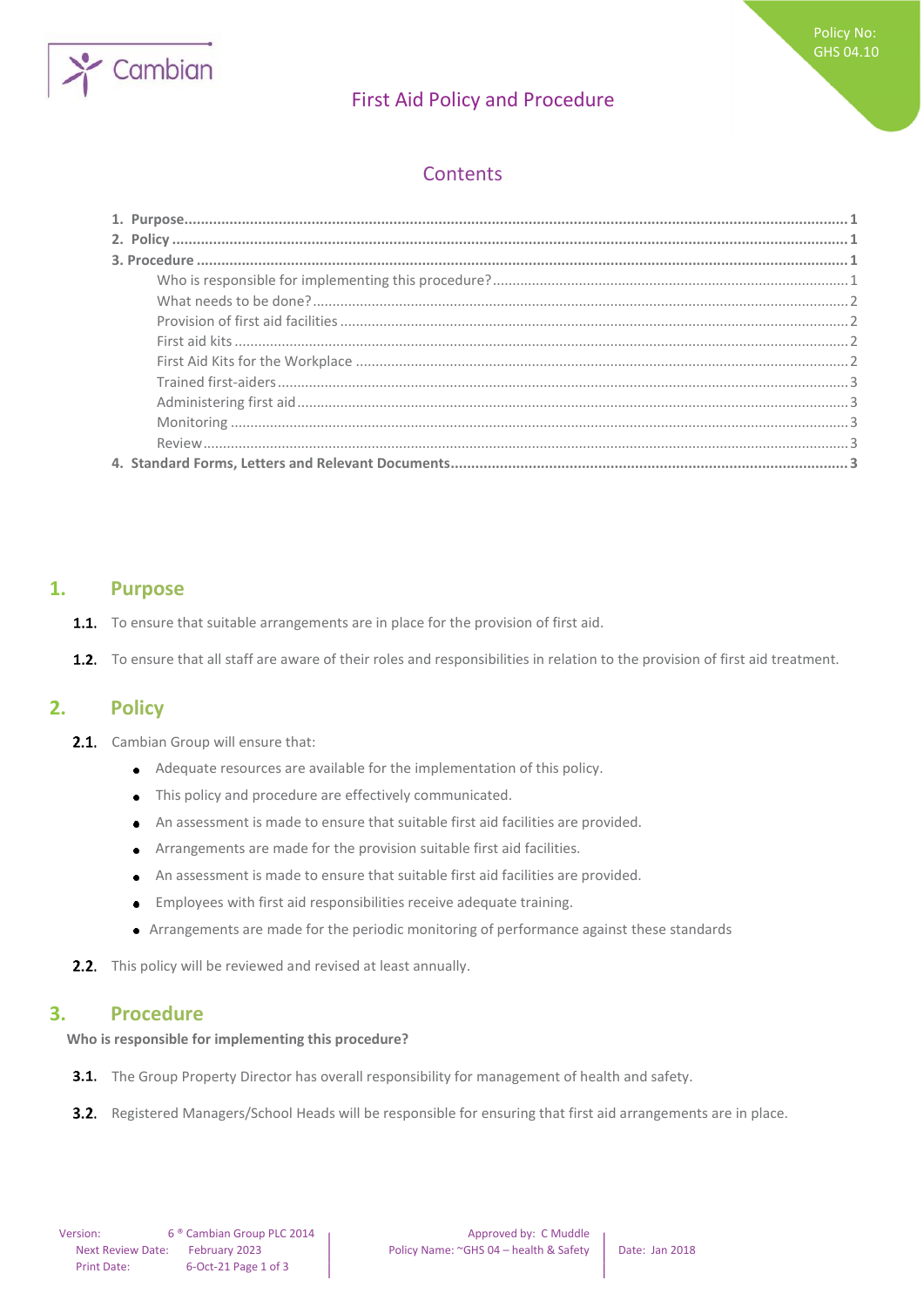

# First Aid Policy and Procedure

#### <span id="page-1-0"></span>**What needs to be done?**

#### <span id="page-1-1"></span>**Provision of first aid facilities**

- 3.3. Ensure employees know where First Aid Kits are located and the names of Trained First Aiders/Appointed Persons. Keep them informed of any changes.
- 3.4. First aid facilities should be clearly identified,

#### <span id="page-1-2"></span>**First aid kits**

- 3.5. Regularly check the contents of first aid kits and ensure they remain fully stocked. They should contain a First Aid Guidance card (HSE publication) which will specify the contents that should be provided.
- 3.6. Contents of British Standard Compliant (BS 8599-1)

#### <span id="page-1-3"></span>**First Aid Kits for the Workplace**

| Contents                | Small<br>Upto 25<br><b>Employees</b> | Medium<br>25 to 50<br><b>Employees</b> | Large<br>50 to 100<br><b>Employees</b> | <b>Travel</b><br>Individual<br>Employee |
|-------------------------|--------------------------------------|----------------------------------------|----------------------------------------|-----------------------------------------|
| F/A guidance leaflet    | $\mathbf 1$                          | $\mathbf 1$                            | $\mathbf 1$                            | $1\,$                                   |
| Medium sterile dressing | $\overline{4}$                       | 6                                      | 8                                      | $1\,$                                   |
| Large sterile dressing  | $1\,$                                | $\overline{2}$                         | $\overline{2}$                         | $\mathbbm{1}$                           |
| Triangular dressing     | $\overline{2}$                       | 3                                      | $\overline{4}$                         | $\overline{2}$                          |
| Safety pins             | 12                                   | 12                                     | 24                                     | 12                                      |
| Eye dressing            | $\overline{2}$                       | 3                                      | $\overline{4}$                         | $1\,$                                   |
| Adhesive dressings      | 40                                   | 60                                     | 100                                    | 20                                      |
| Sterile wet wipe        | 20                                   | 30                                     | 40                                     | $\overline{4}$                          |
| Microporous tape        | $\mathbf 1$                          | $\mathbf 1$                            | $\mathbf 1$                            | $\mathbf 1$                             |
| Nitrile gloves - pair   | 6                                    | $\mathsf g$                            | 12                                     | $1\,$                                   |
| Face shield             | $\mathbf 1$                          | $\overline{2}$                         | 3                                      | $\mathbbm{1}$                           |
| Foil blanket            | $\mathbf 1$                          | $\overline{2}$                         | 3                                      | $\mathbf 1$                             |
| Burn dressing 10 x 10cm | $\mathbf 1$                          | $\overline{2}$                         | $\overline{2}$                         | $\mathbf 1$                             |